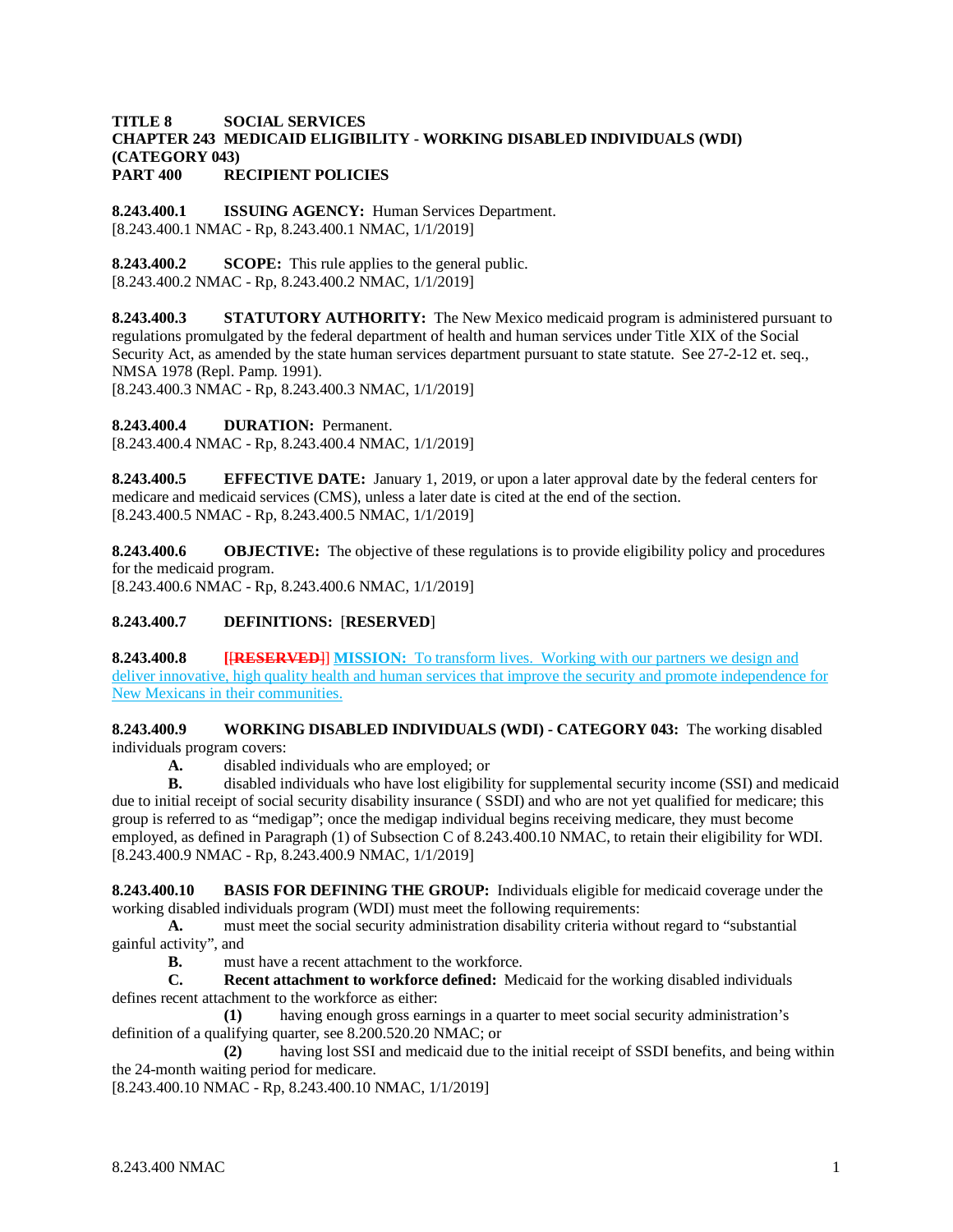# **8.243.400.11 GENERAL RECIPIENT REQUIREMENTS:** [**RESERVED**]

**8.243.400.12 ENUMERATION:** To be eligible an individual must report his/her social security account number(s) to the human services department (HSD). If an individual does not have a valid social security number, [he/she] he or she must apply for one as a condition of medicaid eligibility. Applications for social security numbers can be made by completing an application form, and providing proof of application to local Income support division (ISD) offices.

[8.243.400.12 NMAC - Rp, 8.243.400.12 NMAC, 1/1/2019]

**8.243.400.13 CITIZENSHIP:** To be eligible for medicaid, an individual must be:

**A.** a citizen of the United States; or

**B.** [an alien] a non-citizen who entered the United States prior to August 22, 1996, as one of the classes of [aliens] non-citizens described in Subsection A of 8.200.410.11 NMAC, or [an alien] a non-citizen who entered the United States as a qualified [alien] non-citizen on or after August 22, 1996, and who has met the fiveyear bar, or are exempt as listed in Subsection B of 8.200.410.11 NMAC.

**C.** Refer to 8.200.410.11 NMAC.

[8.243.400.13 NMAC - Rp, 8.243.400.13 NMAC, 1/1/2019; A, xx/xx/xxxx]

**8.243.400.14 RESIDENCE:** To be eligible for medicaid, individuals must be living in New Mexico on the date of application or final determination of eligibility and have demonstrated intent to remain in the state.

**A. Establishing residence:** Residence in New Mexico is established by living in the state and carrying out the types of activities normally indicating residency, such as occupying a home, enrolling child(ren) in school, getting a state driver's license, or renting a post office box. An individual who is homeless is considered to have met the residence requirements if  $[he/she]$  he or she intends to remain in the state.

**B. Recipients receiving benefits out-of-state:** Individuals who receive medical assistance in another state are considered residents of that state until the ISD staff receives verification from the other state agency indicating that it has been notified by an individual of the abandonment of residence in that state.

**C. Abandonment:** Residence is not abandoned by temporary absences. Temporary absences occur when recipients leave New Mexico for specific purposes with time-limited goals. Residence is considered abandoned when any of the following occurs:

**(1)** the individual leaves New Mexico and indicates that [he/she] he or she intends to establish residence in another state;

**(2)** the individual leaves New Mexico for no specific purpose with no clear intention of returning;

**(3)** the individual leaves New Mexico and applies for financial, food or medical assistance in another state.

[8.243.400.14 NMAC - Rp, 8.243.400.14 NMAC, 1/1/2019]

**8.243.400.15 NON-CONCURRENT RECEIPT OF ASSISTANCE:** The individual may not be receiving assistance in another medicaid category with the exception of the qualified medicare beneficiaries (QMB) and specified low income medicare beneficiaries (SLIMB) programs. ISD staff will look at other categories of eligibility and make the appropriate eligibility determination, or referrals.  $[8.243.400.15 \text{ NMAC} - \text{Rp}, 8.243.400.15 \text{ NMAC}, 1/1/2019]$ 

**8.243.400.16 AGE:** The individual must be 18 years of age or older. [8.243.400.16 NMAC - Rp, 8.243.400.16 NMAC, 1/1/2019]

**8.243.400.17 DISABILITY:** The individual must meet social security administration's disability or blindness criteria, without regard to "substantial gainful activity". [8.243.400.17 NMAC - Rp, 8.243.400.17 NMAC, 1/1/2019]

**8.243.400.18 RECIPIENT RIGHTS AND RESPONSIBILITIES:** The individual is responsible for establishing [his/her] his or her eligibility for medicaid. As part of this responsibility, the individual must provide required information and documents or take the actions necessary to establish eligibility. Failure to do so must result in a decision that eligibility does not exist. The individual must also grant the human services department